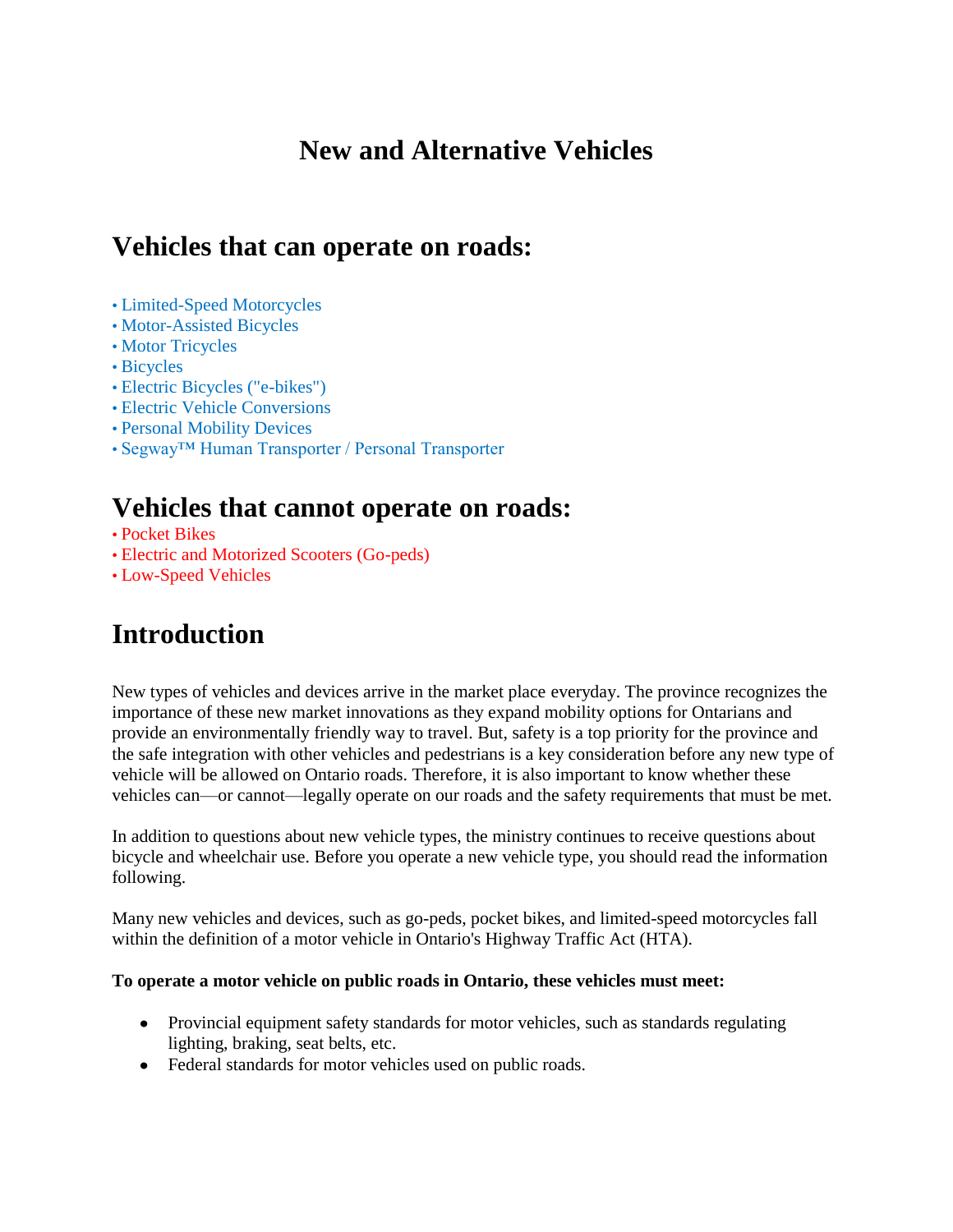If a motor vehicle meets the above standards, then the HTA requires it to be registered, have licence plates, and the operator to have a valid driver's licence and appropriate insurance, before it can be operated on public roads in Ontario., unless a pilot is created exempting the vehicle from these requirements (such as the Segway Pilot Project).

Certain vehicles/devices such as go-peds, Low Speed Vehicles and pocket bikes cannot operate on public roads in Ontario because they do not meet the provincial and federal standards noted.

Motor tricycles that meet the (federal) Canada Motor Vehicle Safety Act definition for that vehicle class may be eligible for registration for on-road use in Ontario. Motor tricycles must also meet Ontario's Highway Traffic Act (HTA) definition of "motorcycle", and all related legislative and regulatory safety standards and requirements for motorcycles.

The province continues to review both existing and new vehicle types to determine whether they fit into the HTA or if a new vehicle definition is required. Road safety will be a key consideration in determining which new vehicles or devices may operate on Ontario's roads.

**This information is to be used as a guide only. For official purposes, please refer to the** Highway Traffic Act.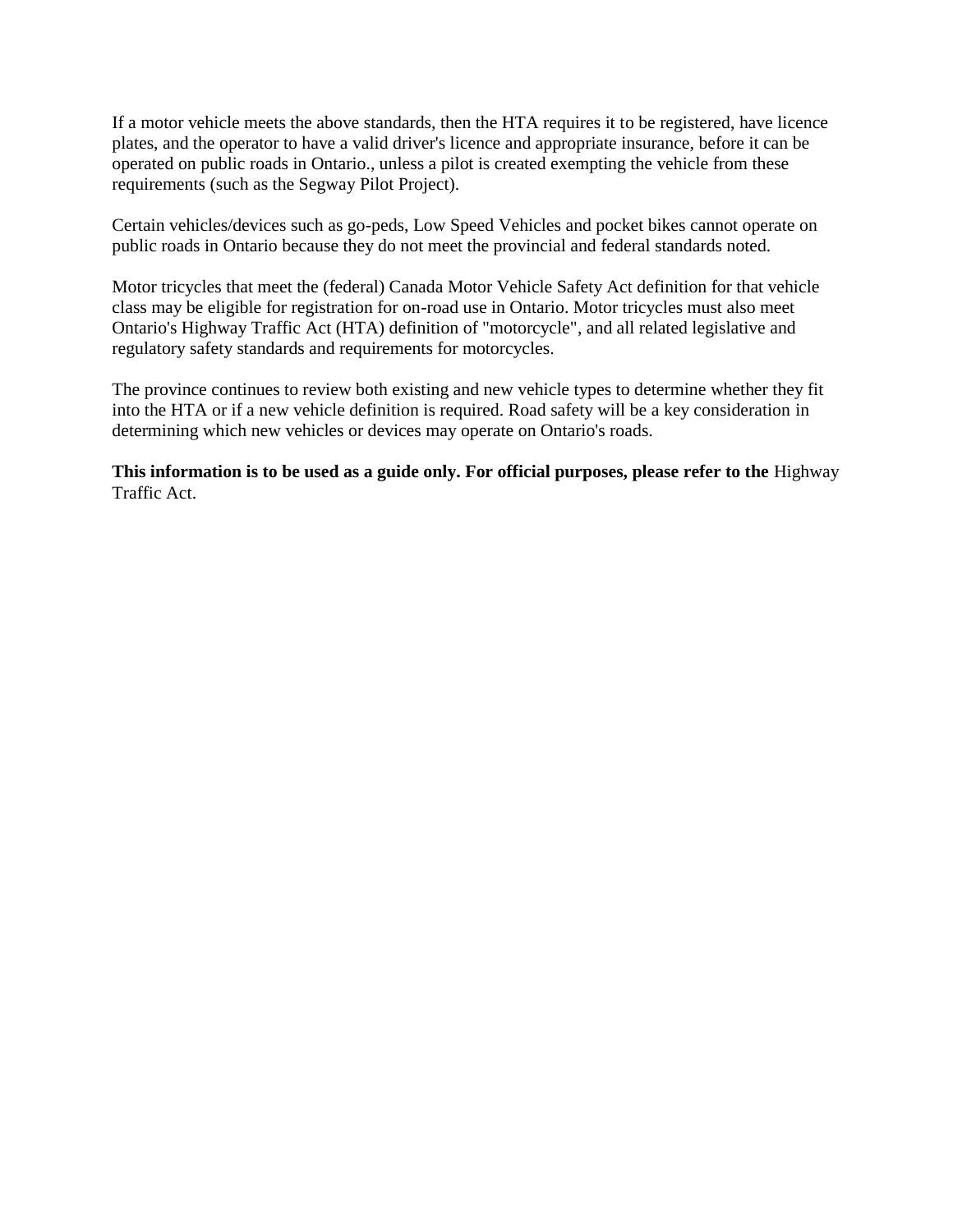# **Vehicles that can operate on roads**

## **Limited-Speed Motorcycles**

**Limited-speed motorcycles can be operated on roads in Ontario.** 



### **A limited-speed motorcycle is:**

- a. a motorcycle that:
	- 1) can attain a rate of speed of more than 32 km/hr on level ground within a distance of 1.6 kilometres from a standing start;
	- 2) has a maximum attainable speed of 70 km/h or less;
	- 3) has steering handlebars that are completely constrained from rotating in relation to the axle of only one wheel in contact with the ground;
	- 4) has a minimum seat height, when the vehicle is unladen, of 650 millimetres;
	- 5) has a minimum wheel rim diameter of 250 millimetres and a minimum wheelbase of 1016 millimetres;
	- 6) has a maximum engine displacement of 50 cubic centimetres or less; **or**,
- b. if the motorcycle was manufactured on, or after, September 1, 1988, it must have affixed a compliance label required under the Federal Motor Vehicle Safety Act (Canada) that identifies the motor vehicle as a limited-speed motorcycle.

A limited-speed motorcycle must meet vehicle requirements as defined under the federal Motor Vehicle Safety Act (MVSA). However, in order to use a limited-speed motorcycle, the driver must comply with the operating requirements of a motorcycle under provincial regulations. A limitedspeed motorcycle has a maximum attainable speed of 70 km/h or less.

A restricted class M licence for limited-speed motorcycle (LSM) and moped drivers was introduced on November 28, 2005. This restricted class M licence has a condition that allows licence holders to drive limited-speed motorcycles and mopeds only.

#### **To operate these vehicles on a roadway:**

 the driver must hold a restricted class M licence for limited-speed motorcycles and mopeds: Class M2 with L condition or M with L condition or a valid motorcycle licence (Class M1, M2 or M);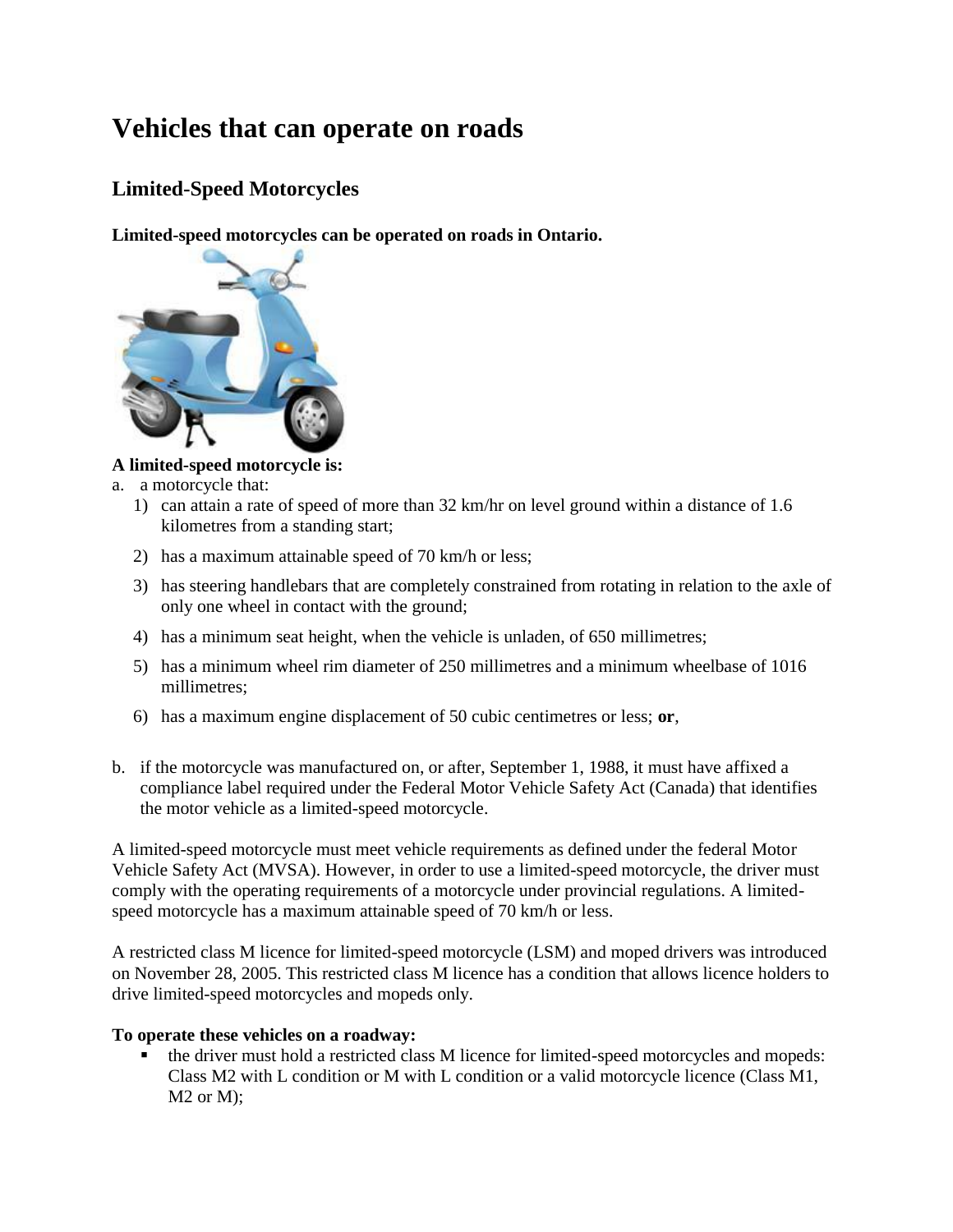- the vehicle must be insured, registered and have a valid LSM licence plate; and
- the operator must wear an approved motorcycle helmet.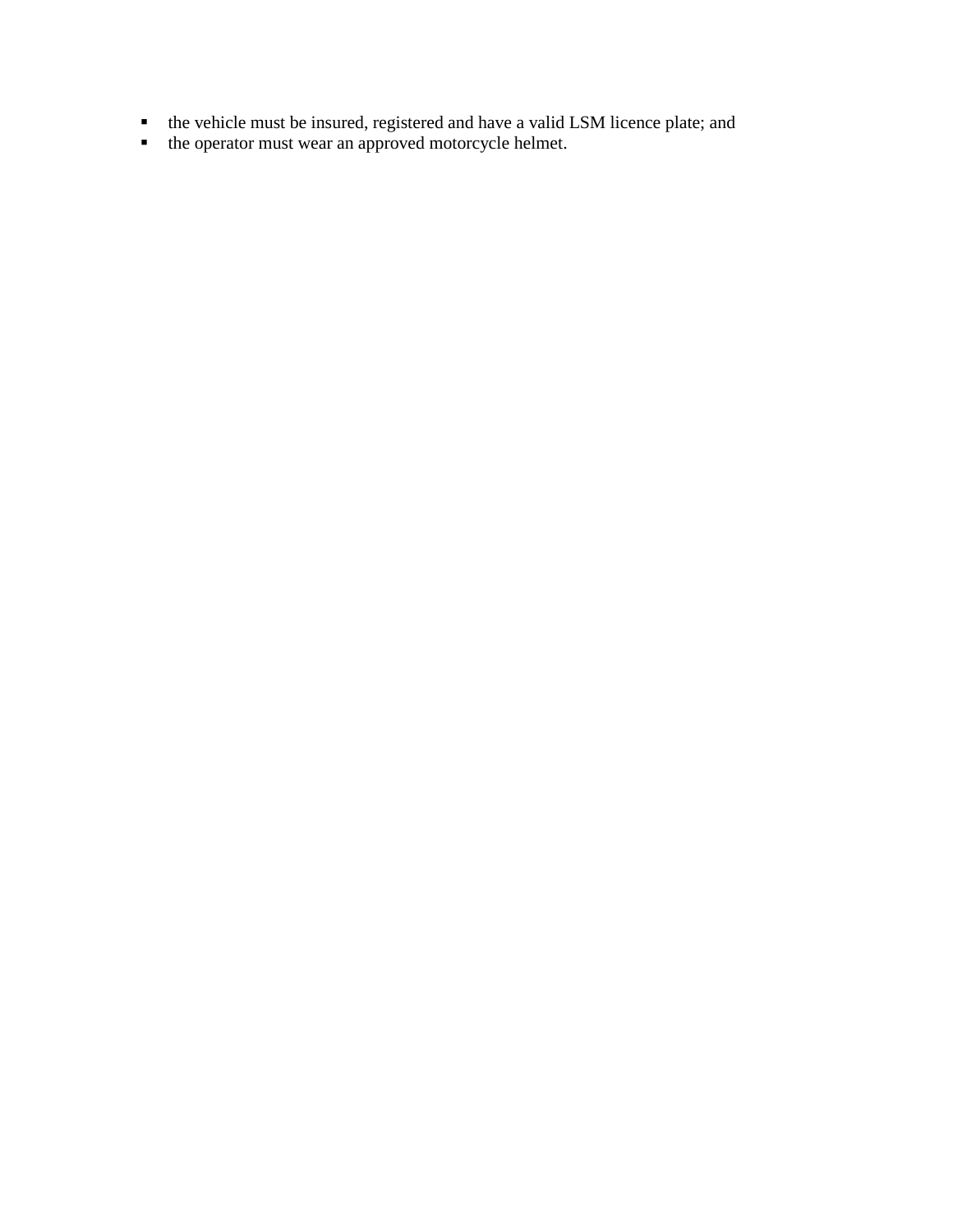## **Motor-Assisted Bicycles (Mopeds)**

**Like limited-speed motorcycles, mopeds can be operated on roads in Ontario. A restricted class M licence for limited-speed motorcycle (LSM) and moped drivers was introduced on November 28, 2005. This restricted class M licence has a condition that allows licence holders to drive limited-speed motorcycles and mopeds only. New moped drivers will be required to take road tests.**



### **A motor-assisted bicycle is a bicycle that:**

- is fitted with pedals that are operable at all times to propel the bicycle;
- weighs not more than 55 kilograms;
- has no hand or foot operated clutch or gearbox driven by the motor and transferring power to the driven wheel;
- has a piston displacement of not more that 50 cubic centimetres; and,
- does not attain a speed greater than 50 km/hr on level ground within a distance of 2 km from a standing start.

#### **To operate these vehicles on the roadway:**

- driver must hold the new restricted class M licence for limited-speed motorcycles/mopeds  $\bullet$ (Class M2 with L restriction or M with L restriction or a valid motorcycle licence (Class M1, M2 or M);
- approved motorcycle helmet is required;
- vehicle must be insured and registered and have a valid licence plate;
- no passengers allowed;
- they must meet federal safety standards for a limited speed motorcycle;
- motor-assisted bicycles are not allowed to travel on 400 series highways.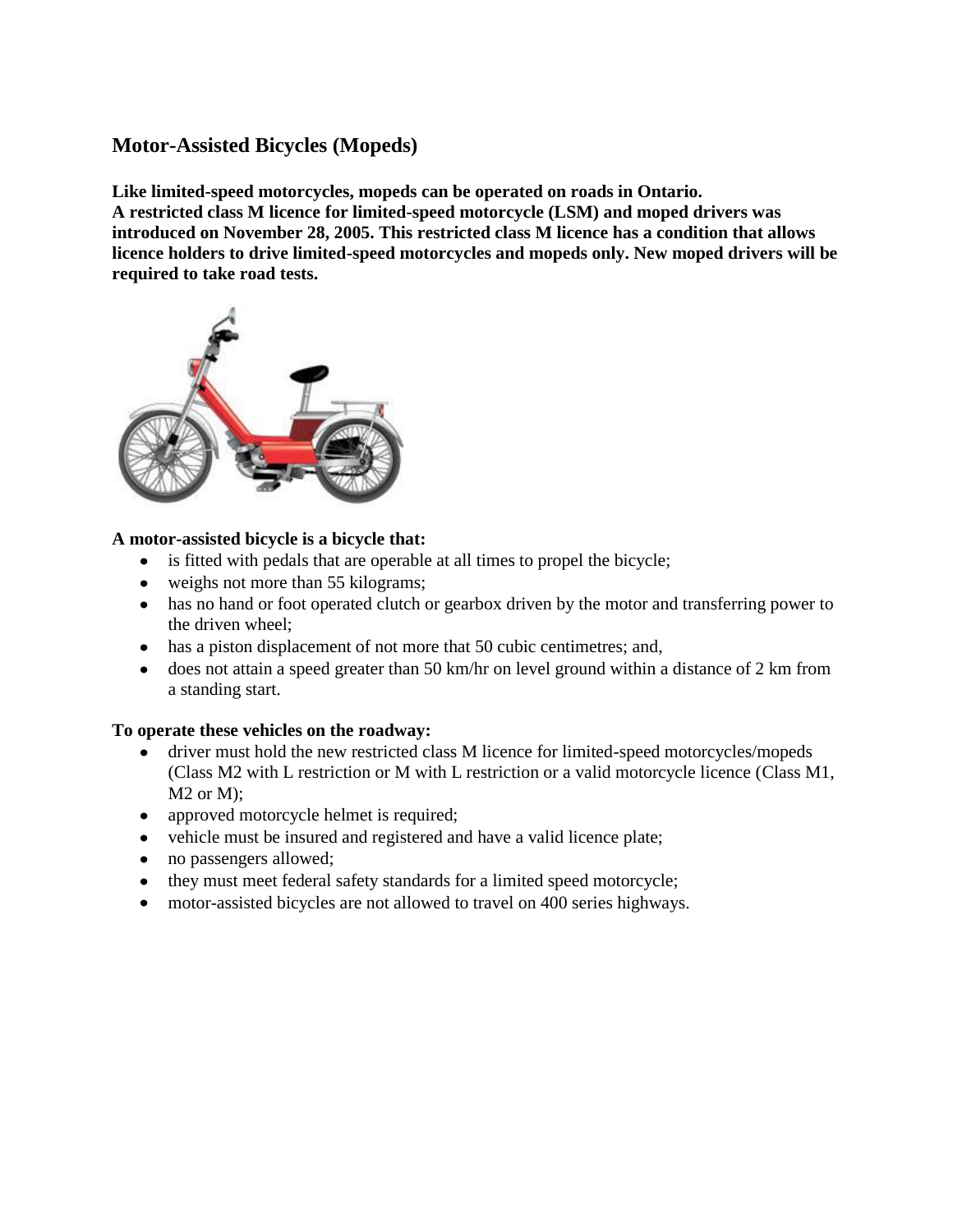## **Motor Tricycles**

**Motor tricycles can be operated on roads in Ontario.** 



Motor tricycles are eligible for registration as motorcycles for on-road use in Ontario. Typically, these three-wheeled motorcycles were designed with a single front wheel and two rear wheels.

Motor tricycles with two front wheels have emerged on the market. These can be registered for onroad use as motorcycles in Ontario if they meet all of the (federal) Canada Motor Vehicle Safety Standards contained in the Motor Vehicle Safety Act (MVSA) for a motor tricycle. Motor tricycles must also meet Ontario's Highway Traffic Act (HTA) definition of a "motorcycle", and all related legislative and regulatory safety standards and requirements for motorcycles.

#### **The MVSA defines a motor tricycle as a motorcycle that:**

- a. is designed to travel on three wheels in contact with the ground,
- b. has seating on which all occupants must sit astride,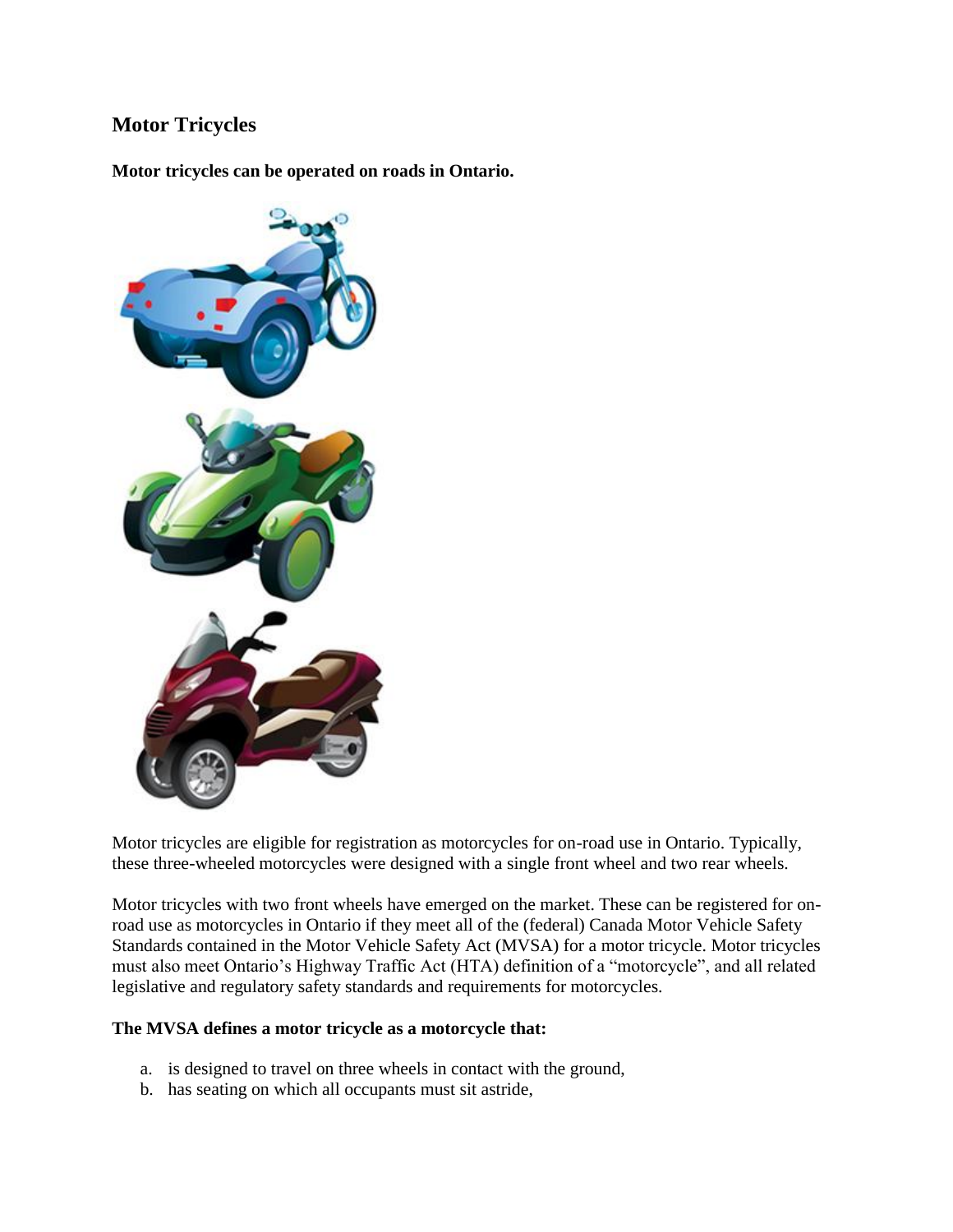- c. has no more than four designated seating positions,
- d. has a GVWR of 1,000 kg or less; and
- e. does not have a structure partially or fully enclosing the driver and passenger, other than that part of the vehicle forward of the driver's torso and the seat backrest.

The HTA defines a motorcycle as a self-propelled vehicle having a seat or saddle for the use of the driver and designed to travel on not more than three wheels in contact with the ground. This definition includes a motor scooter, but does not include a motor-assisted bicycle. The HTA also specifies requirements and standards for braking, lighting, safety inspections, etc.

A driver of a motor tricycle is required to hold a M-class licence and must wear an approved motorcycle helmet. A driver that chooses to complete their M1 or M2 exit road test on a motor tricycle --- and that includes a motorcycle with a sidecar --- will be issued an M licence with a restriction to operate motor tricycles only upon successful test completion. The endorsement will appear as Condition "M" on the front of the licence card and "Restricted Motorcycle" category on the back of the licence card. NOTE: Anyone with this endorsement is not authorized to operate a two-wheeled motorcycle.

An example of a motor tricycle that has two front wheels and one back wheel and can be registered as a motorcycle is the Bombardier Recreational Products (BRP) Can-Am Spyder Roadster. The Piaggio MP3, because of the close spacing of its front wheels, is considered to be a two-wheeled open motorcycle by Transport Canada. It can be registered as a motorcycle. Anyone taking his/her road test on the Piaggio MP3, will receive an unrestricted M class licence.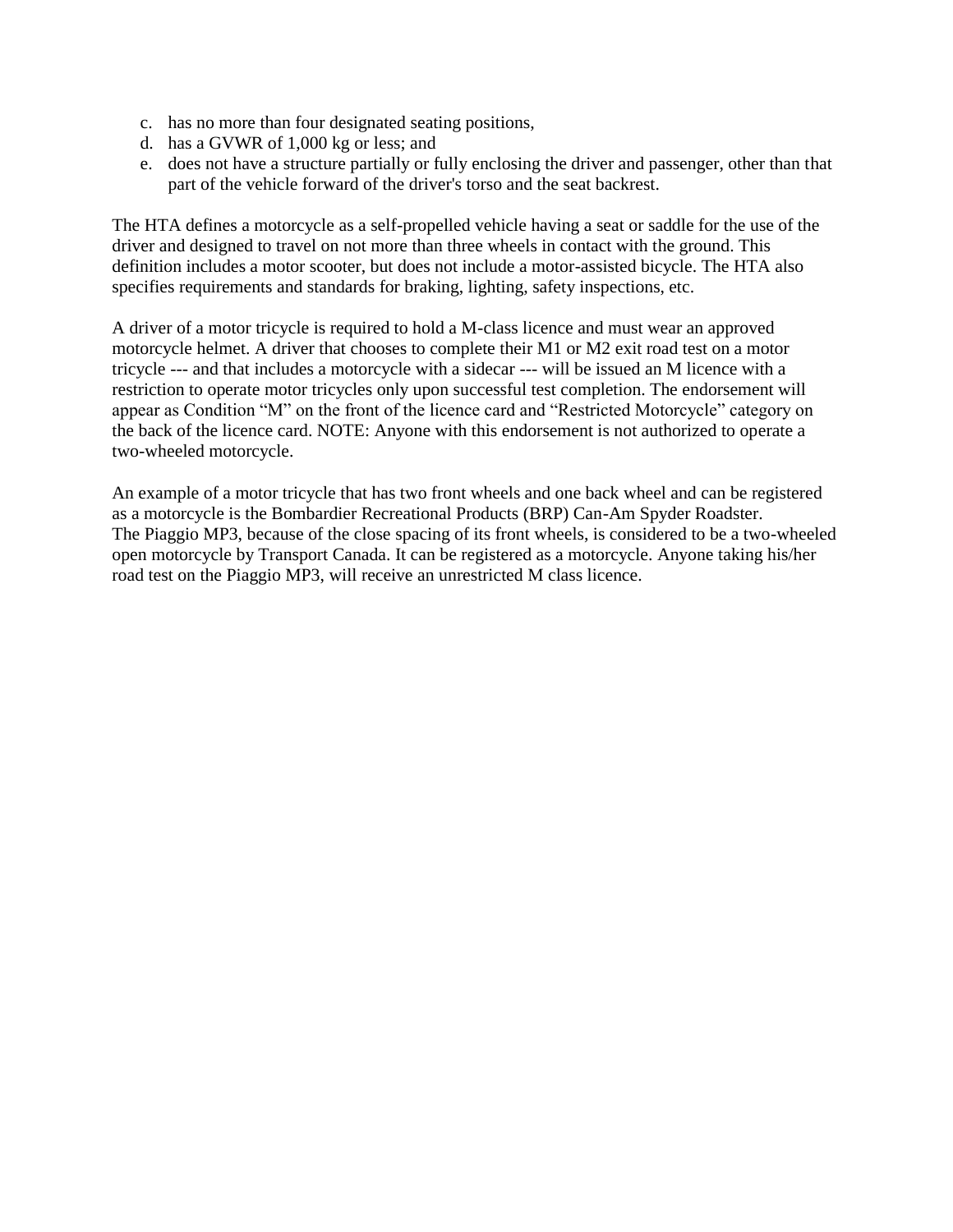# **Electric Bicycles ("e-bikes")**

### **Can be operated on roads in Ontario**



Since October 3, 2009, electric bikes (both those resembling conventional bicycles and those resembling motor scooters) have been permanently allowed on roads and highways where conventional bicycles are currently permitted. They must follow the same rules of the road as set out in the Highway Traffic Act (HTA) that currently apply to cyclists, with some exceptions.

In order to operate an e-bike:

- Operators must be 16 years of age or older;
- **All** operators **must** wear an approved bicycle or motorcycle helmet at all times.

In addition:

- No person who is the owner or is in possession or control of an e-bike shall permit a person who is under the age of 16 years to ride on, drive or operate the e-bike on a highway.
- An e-bike must not be ridden on, driven or operated unless it is good working order.
- Similar to bicycles and mopeds, power-assisted bicycles are prohibited from use on certain provincial controlled-access highways.
- Any municipal by-law prohibiting bicycles from highways under their jurisdiction also apply  $\bullet$ to e-bikes. Municipalities may also pass by-laws specific to e-bikes that prohibit them from municipal roads, sidewalks, bike paths, bike trails, and bike lanes under their jurisdiction.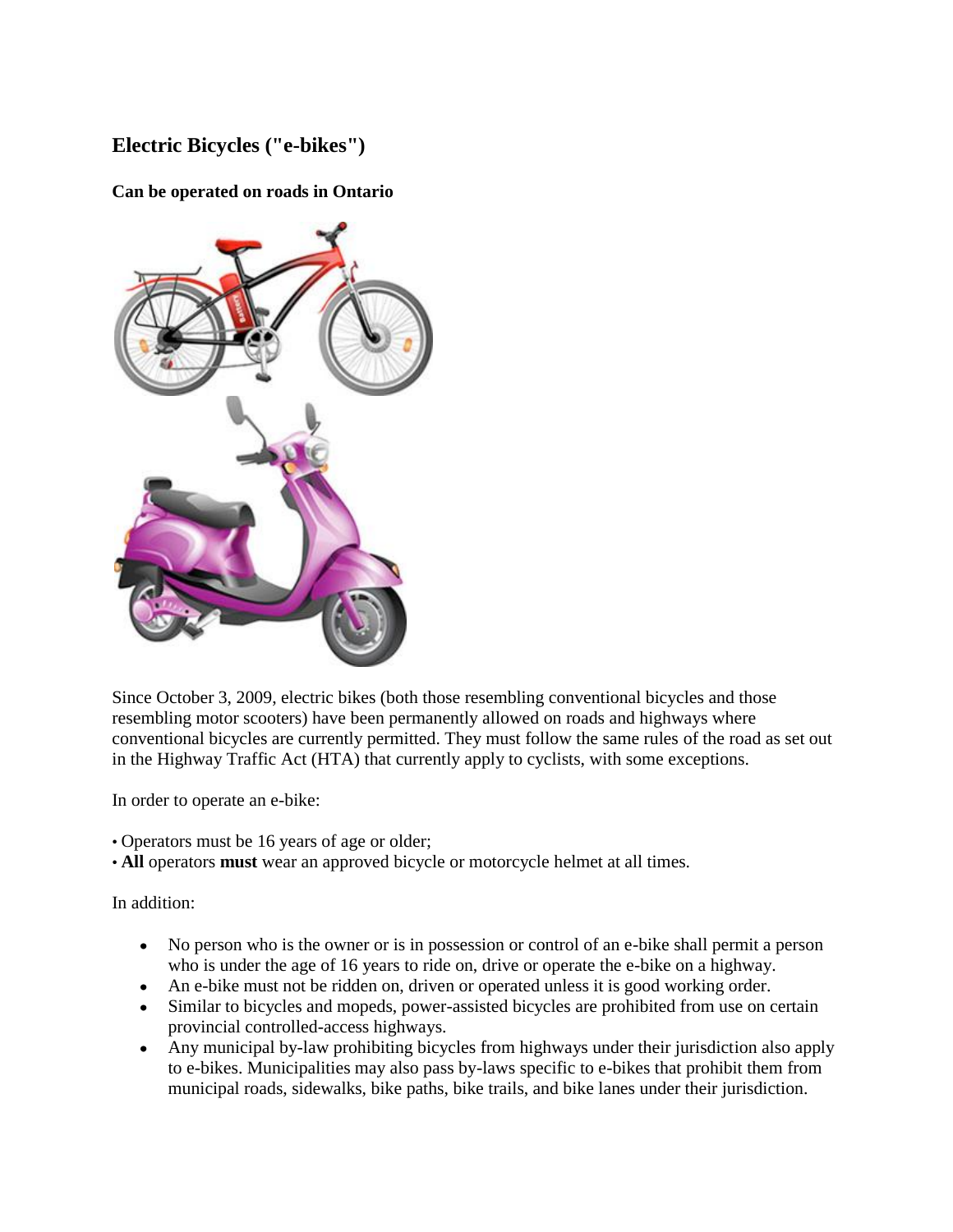To operate an e-bike on Ontario roads, an e-bike must meet the following equipment requirements:

- Have a maximum unladen weight of 120 kg (includes the weight of vehicle and battery).
- Must be equipped with at least two independent braking systems that applies force to each wheel and is capable of bringing the e-bike, while being operated at a speed of 30 km/h, to a full stop within 9 metres from the point at which the brakes were applied.
- Must have wheels with a minimum diameter and width of 350 mm and 35 mm respectively.
- Must have all electrical terminals completely insulated or covered and, along with the battery and motor, must be securely fastened to the bicycle to prevent them from moving while the bicycle is in motion.
- No modifications to the motor of an e-bike to permit it to exceed the federal requirements for motor output or speed for an e-bike (500W and a speed greater than 32 km/h) are allowed.
- Must meet the federal definition of a power-assisted bicycle (*for the full definition, please see subsection 2(1) of the Motor Vehicle Safety Regulations under the Motor Vehicle Safety Act,*  which includes: • Has steering handlebars and is equipped with pedals;
- Is designed to travel on not more than three wheels;
- Has an electric motor that has a power output rating of 500W or less. (Note: the motor is electric, and is incapable of propelling the cycle at speed of 32 km/h or greater on level ground, without pedaling) and
- Bears a permanently affixed label by the manufacturer stating in both official languages that  $\bullet$ the vehicle conforms to the federal definition of a power-assisted bicycle (refer to image below).

#### **Sample label**

### **THIS VEHICLE IS A POWER ASSISTED BICYCLE AND MEETS ALL THE REQUIREMENTS UNDER SECTION 2(1) OF THE CANADA MOTOR VEHICLE SAFETY REGULATIONS.**

**CE VÉHICULE EST UNE BICYCLETTE ASSISTÉE ET RECONTRE LA NORME 2(1) DU RÈGLEMENT SUR LA SÉCURITÉ DES VÉHICULES AUTOMOBILES DU CANADA.**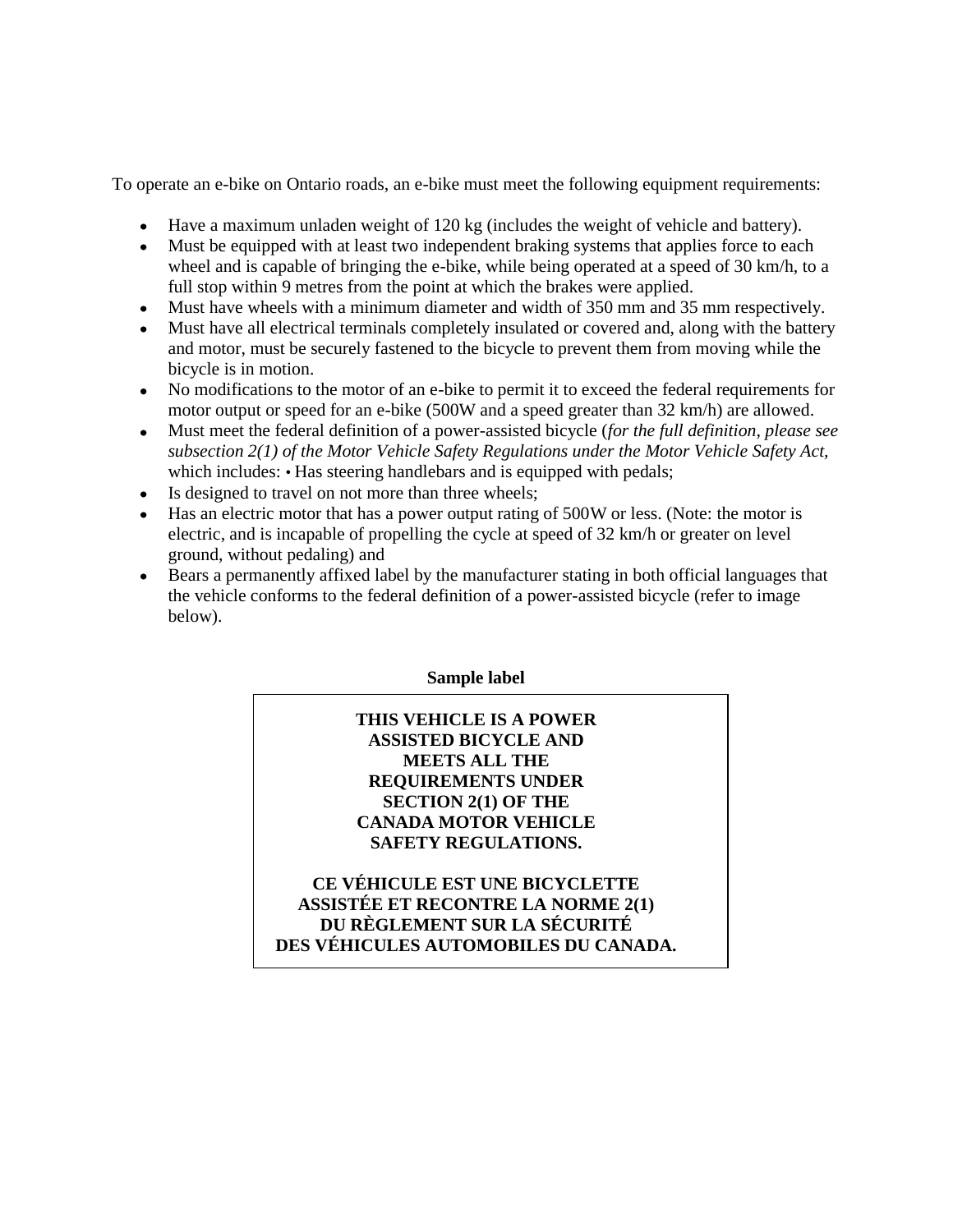## **Electric Vehicle Conversions:**

#### **Electric vehicle (EV) conversions can be operated on roads in Ontario.**

Ontario is reviewing registration and safety requirements for vehicles that have been converted to electric power. In the interim, the following registration rules apply. Please note that these rules may change in the future.

#### **EV conversions are:**

- Road worthy vehicles that have been converted from an internal combustion engine (gasoline) to an electric power engine.
- Powered exclusively by an electric battery.
- Not equipped or powered by an internal combustion engine or any other method.

#### **To register an EV conversion in Ontario, you will need the following:**

- A completed EV Conversion Declaration form (PDF). A valid Safety Standards Certificate (SSC) completed after the conversion date.
- A vehicle permit if the vehicle is already registered in Ontario; or appropriate vehicle registration documents.
- Two EV conversion decals (pictured below) which must be affixed to the front windshield and rear window of the vehicle. The decals will be provided at the Driver and Vehicle Licence Issuing Office.



An EV conversion may only be registered at the following three Driver and Vehicle Licence Issuing Offices:

- College Park (Toronto) 777 Bay Street, Toronto, M7A 2J3
- Downtown Ottawa 110 Laurier Avenue West, Ottawa, K1P 1J1
- North York (Toronto) 47 Sheppard Avenue East, Toronto, M5W 1G9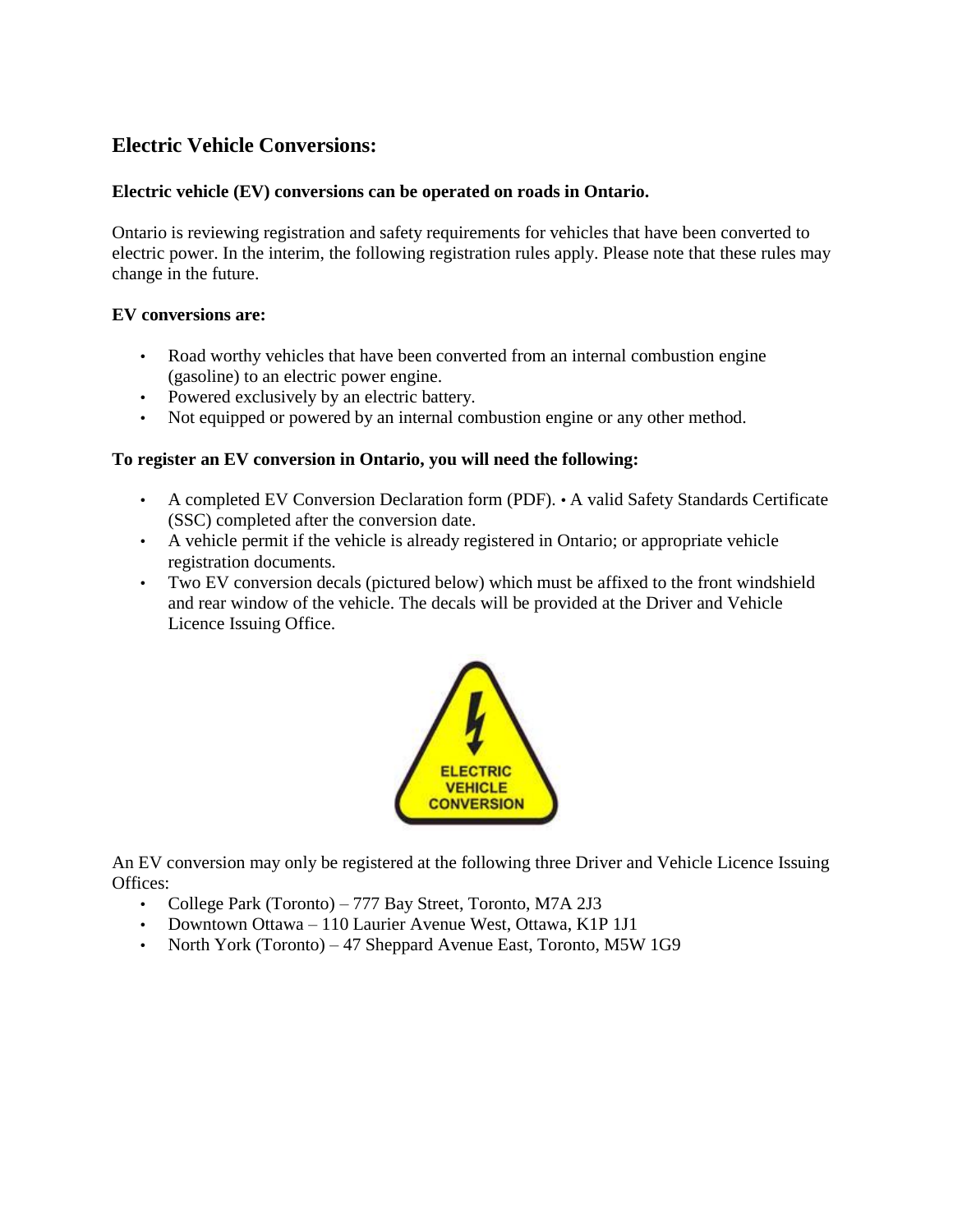**Personal Mobility Devices (Motorized Wheelchairs and Medical Scooters) Do not require registration, licence plates, driver's licence or vehicle insurance.** 



Persons operating motorized wheelchairs are treated in the same way as pedestrians.

Wheelchairs can be driven by muscular power or other types of power, and are designed for and used by people whose mobility is limited by one or more conditions or functional impairments. In general, municipalities establish by-laws for where wheelchairs can or cannot be used. Operators should check with their local municipality to ensure by-laws permit their use on sidewalks.

A sidewalk should be the first choice for someone using a wheelchair or medical scooter. When there is no wheelchair accessible curb, the person should return to the sidewalk at the first available opportunity.

If there is no sidewalk available, people using wheelchairs or personal mobility devices should travel, like pedestrians, along the left shoulder of the roadway facing oncoming traffic.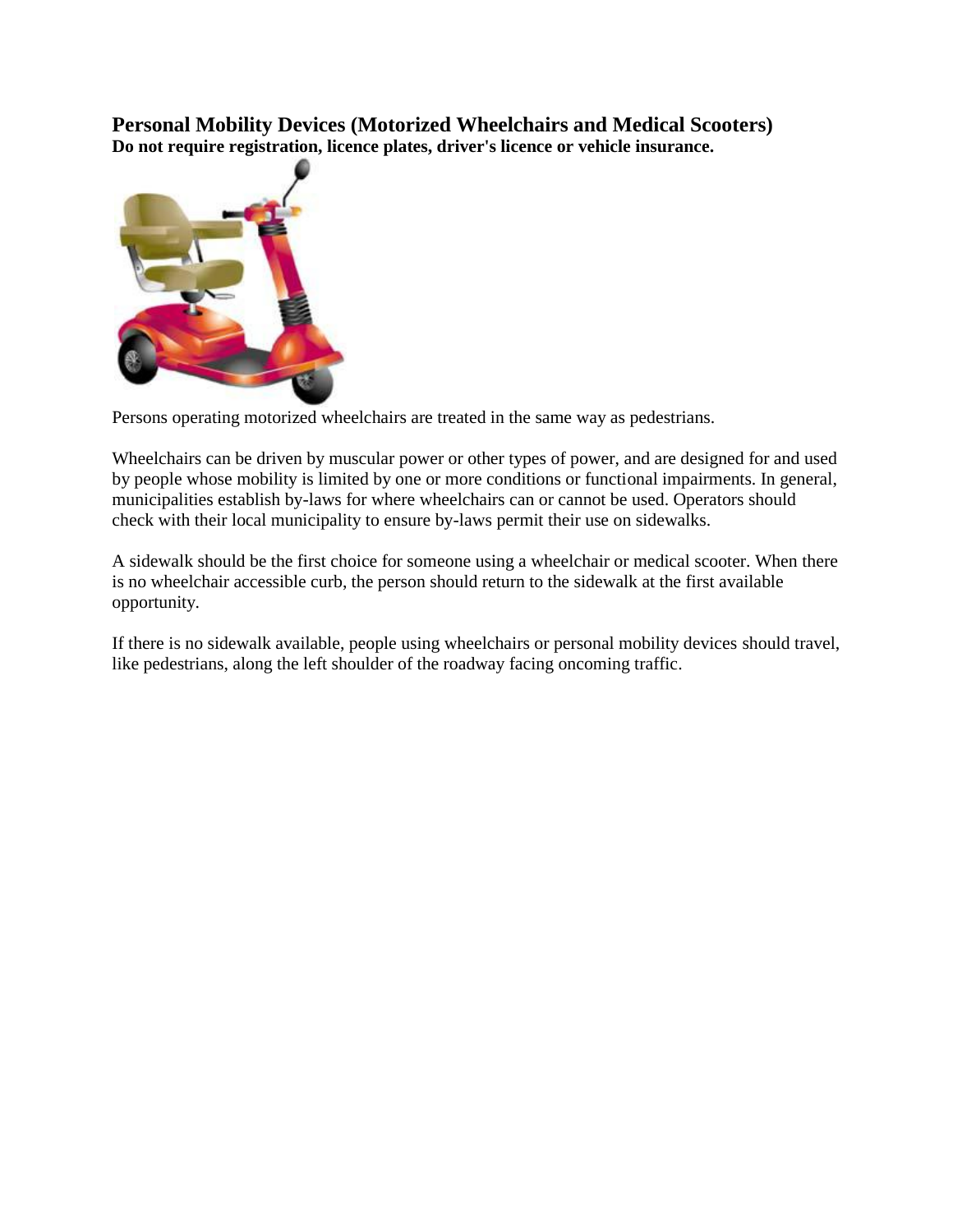## **Bicycles**

**Can be operated on roads in Ontario.** 



In the HTA, the definition of bicycle includes tricycles and unicycles but not motor-assisted bicycles. You do not need a driver'rs licence to operate a bicycle in Ontario.

### **A bicycle is a vehicle that:**

- has steering handlebars and is equipped with pedals
- is designed to be propelled by muscular power
- has no age restriction for operators
- can be operated on most roadways (e.g., not allowed to travel on 400 series highways)
- cannot be operated across a roadway within a pedestrian cross-over

An operator must wear a bicycle helmet if under 18 and operating the bicycle on the road. If the operator is under 16 it is the duty of the operator's parent or guardian to ensure that he/she wears a helmet. If the person is 16 or 17 it is his or her personal responsibility to wear a helmet.

No passengers are allowed if the bicycle is only meant for one person. When going slower than the rest of traffic, cyclists should stay as close to the right edge of the road as is practicable. Cyclists are allowed to safely use the full lane if staying close to the right edge of the road is unsafe.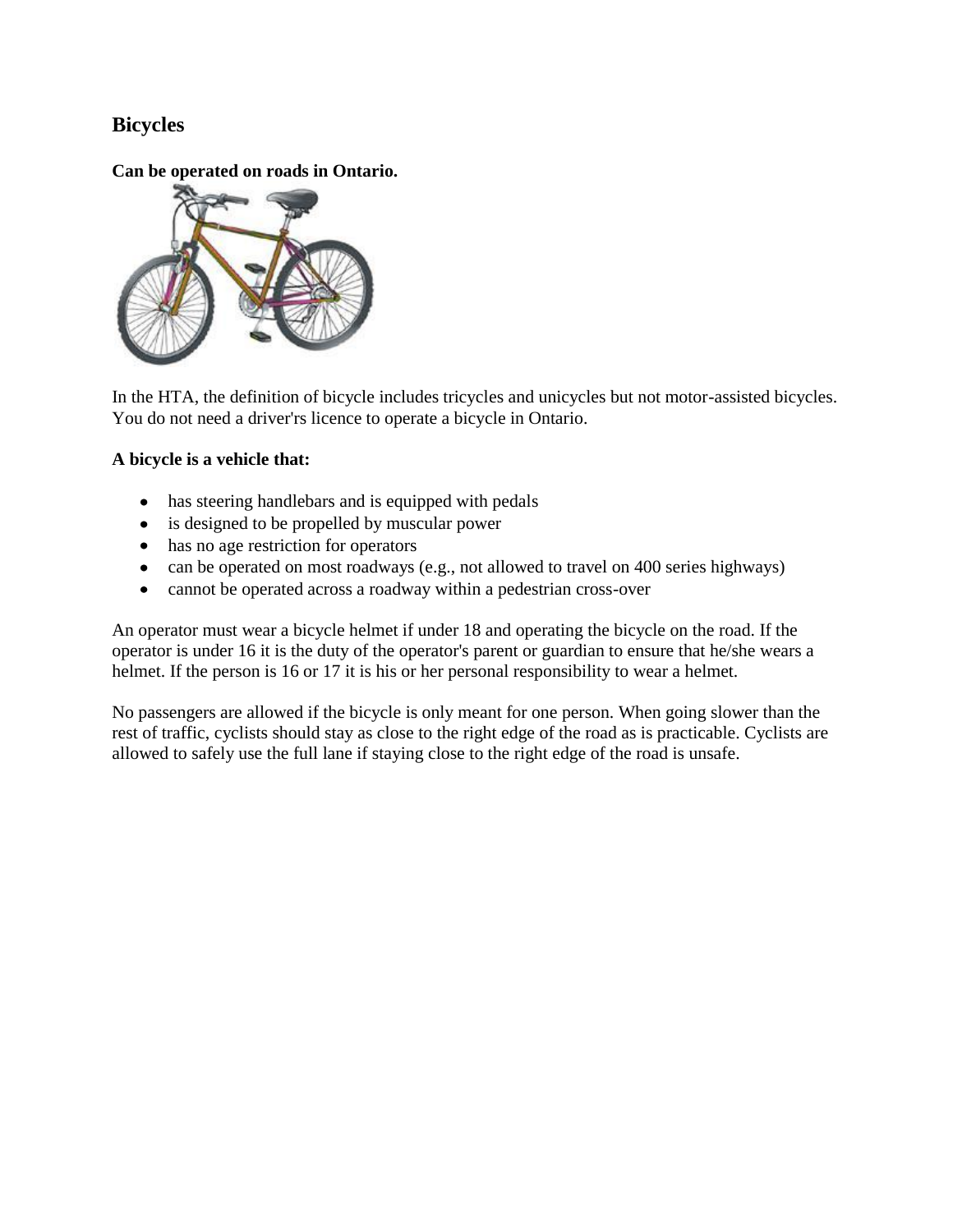## **Segway™ Human Transporter / Personal Transporter**

**Can be operated on roads and sidewalks in Ontario by individuals aged 14 and older with a disability that impairs their mobility, Canada Post employees delivering mail door-to-door, and police officers.** 



The Segway Human Transporter, also known as the Segway Personal Transporter (commonly referred to as a "Segway"), is a self-balancing, electric-powered transportation device able to turn in place and designed for one person, with a top speed of 20 km/h.

On October 19, 2006, the Province of Ontario began a pilot project to evaluate the use of the Segway Human Transporter and the Segway Personal Transporter device on roads, sidewalks and paths for Canada Post letter carriers, police officers and persons with a mobility disability. The pilot will expire on October 19, 2013.

#### **The pilot test of Segways is open to:**

- Any person 14 years of age or older and who has a condition that impairs mobility, or
- Any employee of Canada Post who delivers mail door to door, or
- Any police officer using a Segway for law enforcement purposes.

#### **During the pilot, the following requirements must be met:**

- Helmet use for those under the age of 18
- Lights and bell required
- Eligible users should operate their device on the sidewalk, where available, unless municipal by-laws prohibit the operation of motor vehicles on sidewalks
	- o When Segways are being used on sidewalks, Segway operators would be subject to the rules of the road that apply to pedestrians under the Highway Traffic Act.
	- o The operator must restrict his/her speed to walking speed (police are exempt).
- Where sidewalks are not provided or where the operation of Segways on sidewalks is prohibited by municipal by-law, a Segway can be operated on the shoulder of the road as close to the right edge of the shoulder or if there is no shoulder, on the right side of the roadway as close to the edge of the roadway as possible.
- Segways are prohibited from highways where pedestrians and bicyclists are prohibited by provincial regulation and municipal by-law.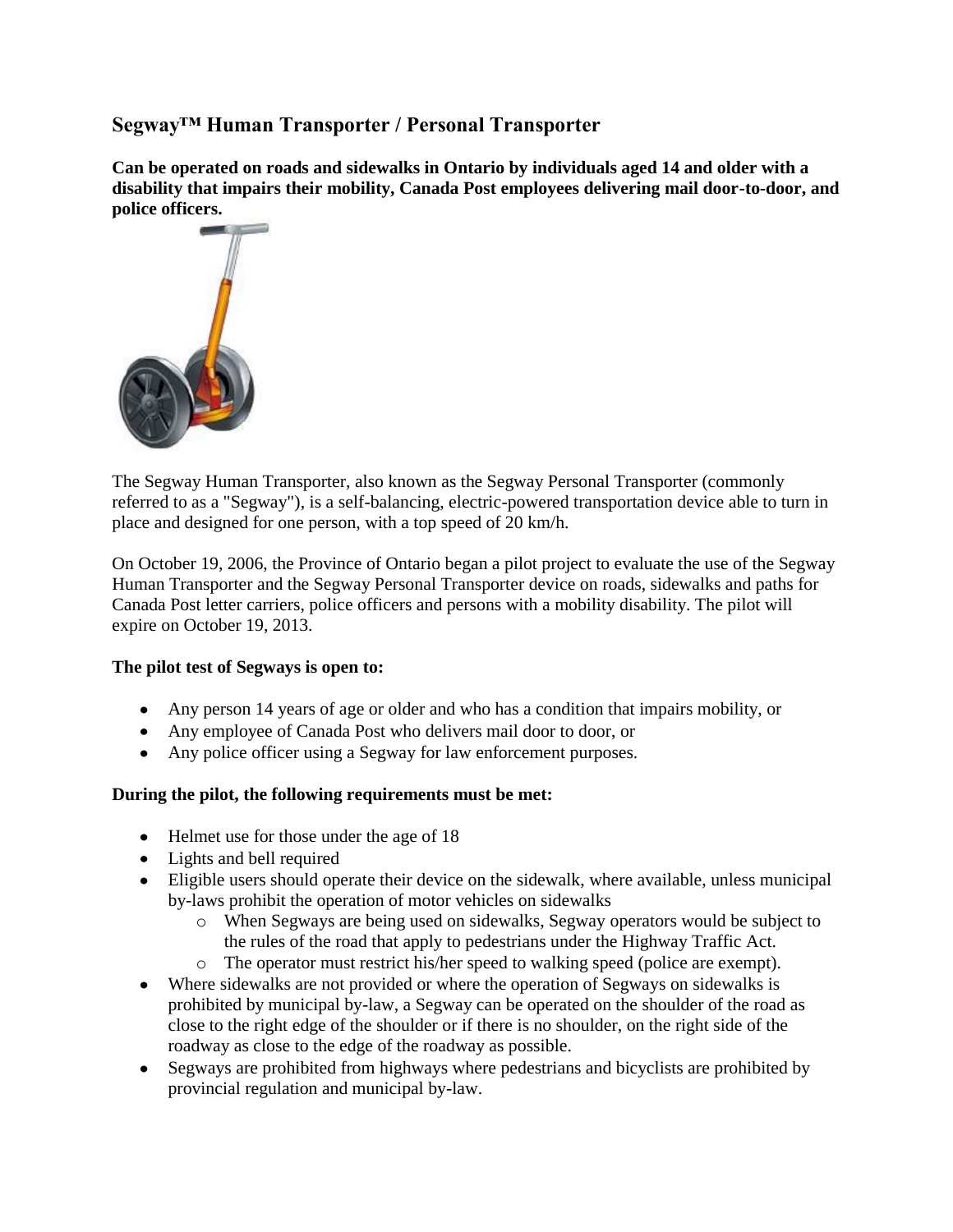Segways users are not required to hold a driver's licence or have vehicle registration or liability insurance.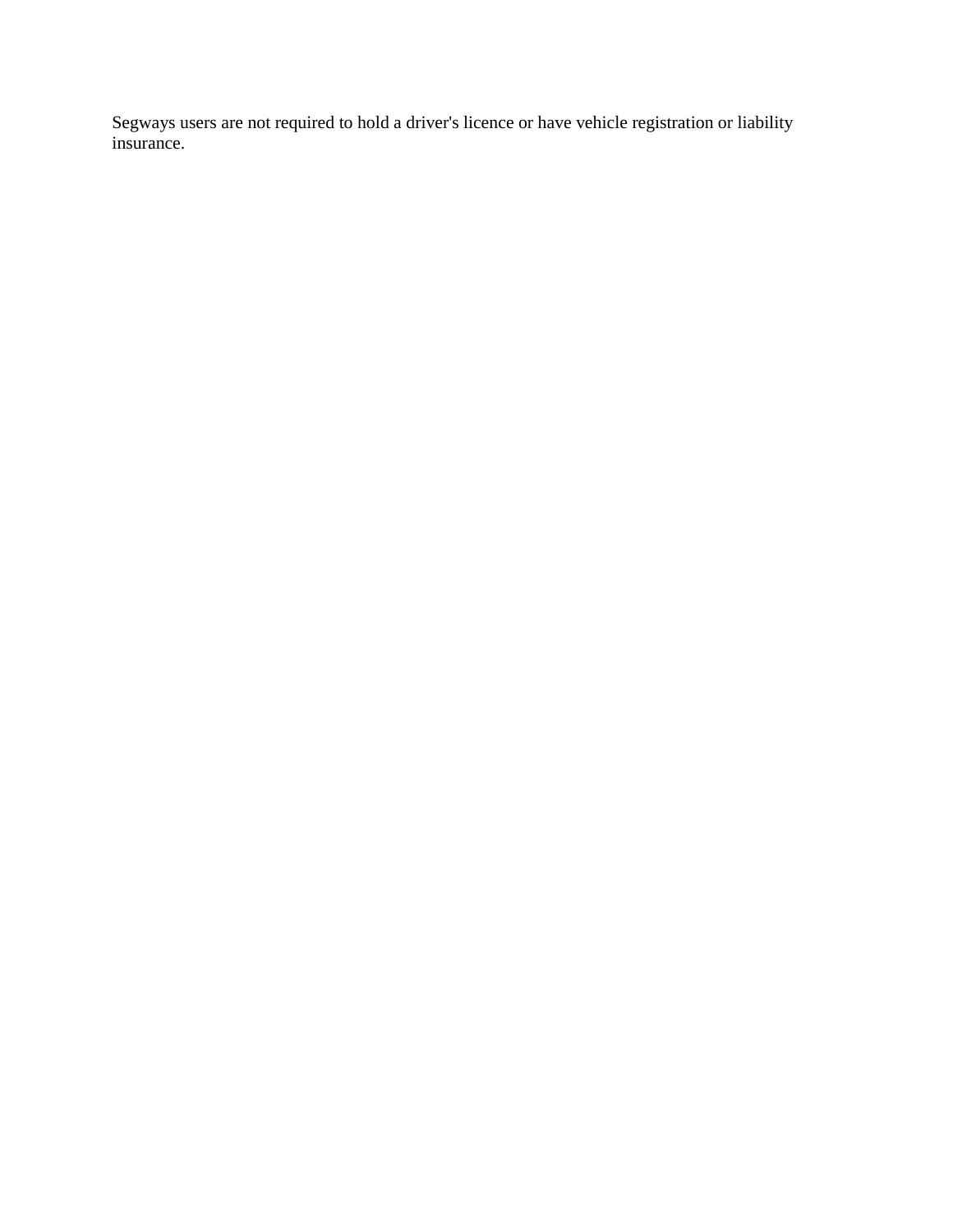# **Vehicles that cannot operate on roads**

# **Pocket Bikes**

**Cannot be operated on roads in Ontario.** 



Pocket bikes are meant for closed circuit use only, not public roadways. These bikes can be imported as "restricted-use motorcycles." However, in order to comply with federal standards, pocket bikes require 17-digit vehicle identification numbers, reflectors and warning labels that clearly state these bikes are intended for off-road use only.

## **Electric and Motorized Scooters (Go-peds)**

**Cannot be operated on roads in Ontario.** 



While these devices fall within the definition of a motor vehicle under Ontario's HTA, they do not meet the provincial equipment safety standards for on-road use. As such, these devices may only be operated where Ontario's HTA does not apply, such as on private property.

Anyone using a go-ped should contact their local municipalities for by-laws pertaining to their use on sidewalks or bike paths.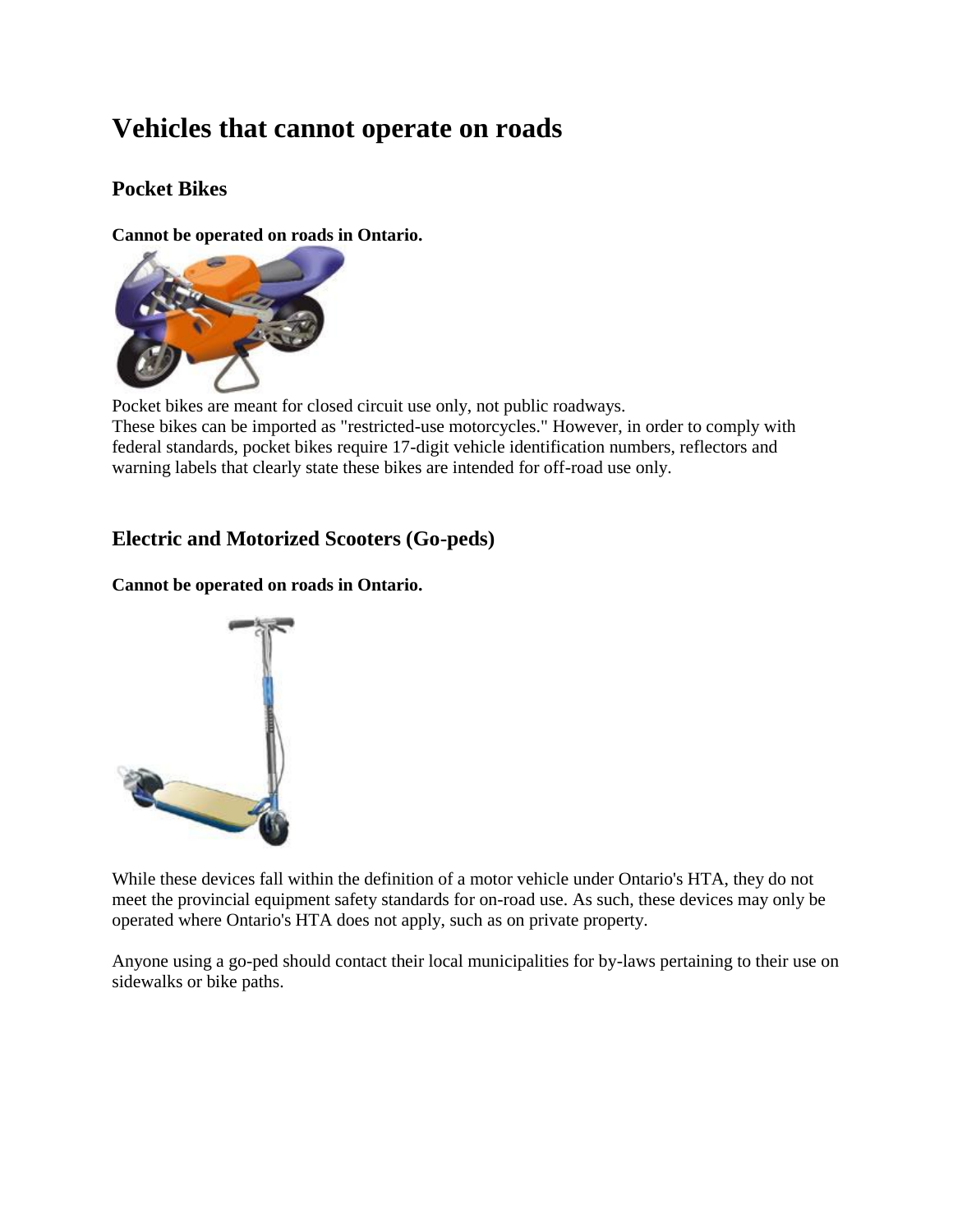# **Low-Speed Vehicles (Expired Pilot Project)**

Low Speed Vehicles cannot be legally operated on a roadway in Ontario. The below exemptions no longer apply as the pilot project creating them has been terminated on 01 January 2015.



## Expired Pilot Project:

Can be operated by park employees who have a valid driver's licence, other than an M-class licence or G1, on roads in provincial parks, municipal parks and conservation areas in Ontario.

Can be operated by any person with a valid Class A, B, C, D, E, F or G driver's licence on roads with speed limits of 50 km/h or less on Pelee Island, within 50 metres of property owned or occupied by a university or college of applied arts and technology and between private properties by directly crossing certain public roads subject to specific equipment requirements and operating conditions.

Can be operated by any person with a valid Class A, B, C, D, E, F or G driver's licence on public roads with speed limits of 50 km/h or less province-wide, if the LSV meets prescribed additional equipment requirements and Canada Motor Vehicle Safety Standards (CMVSS).

"A "low-speed vehicle" means a vehicle, other than an all-terrain vehicle, or a vehicle imported temporarily for special purposes, that:

- is designed for use primarily on streets and roads where access and the use of other classes of vehicles are controlled by law or agreement;
- is powered by an electric power train;
- does not produce emissions;
- is designed to travel on four wheels;
- does not use fuel as an on-board source of energy;
- has a gross vehicle weight rating of less than 1,361 kg;
- has an attainable speed in 1.6 km of more than 32 km/h but not more than 40 km/h, on a paved level surface; and
- meets the Transport Canada Technical Document 500 standards for LSVs. (This means LSVs are required to have, at minimum, such equipment as headlamps, turn signals, parking brake, windshield, seat belt assembly, and exterior and interior mirrors).

#### \***Please note there are different sets of rules, depending on where a LSV is used. LSV usage in parks and conservation areas**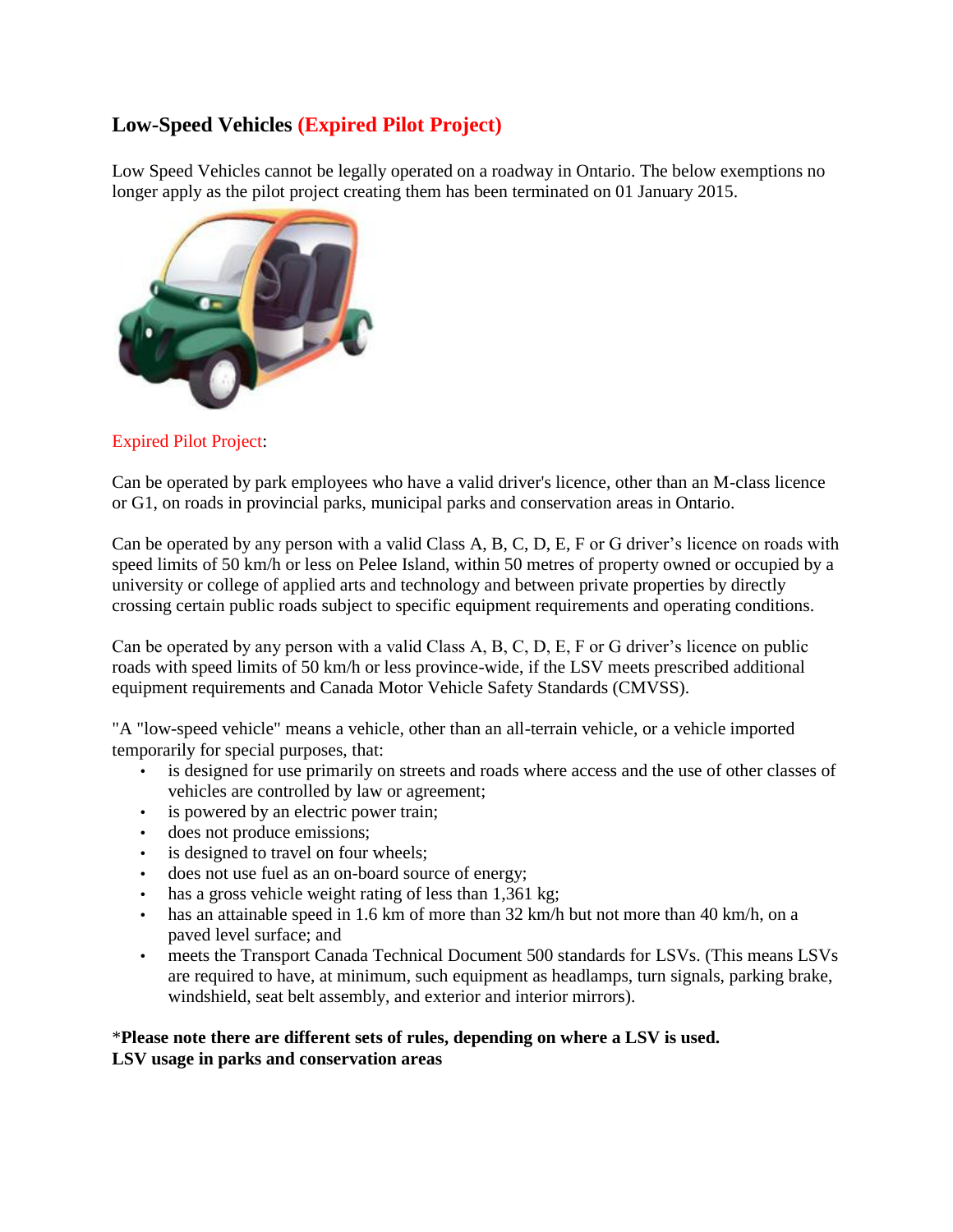On September 19, 2006, the Province of Ontario began a five-year pilot project to evaluate the use of low-speed vehicles (LSVs) on roads in provincial parks, municipal parks and conservation areas. This pilot has been extended and has expired on December 31, 2014.

During the pilot, low-speed vehicles used in parks and conservation areas must:

- meet definition and requirements of an LSV in the federal Motor Vehicle Safety Regulations, • operate on park roads with speed limit of 40 km/h or less,
- be driven by park employees who hold a valid driver's licence; and,
- have liability insurance.

### **LSV usage in controlled environments and on public roads province-wide with posted speed limits of 50 km/h or Less**

Effective March 21, 2009, the Province of Ontario expanded the LSV pilot for five years to allow any person with a valid Class A, B, C, D, E, F or G driver's licence to drive an LSV on roads with speed limits of 50 km/h or less on Pelee Island, within 50 metres of property owned or occupied by a university or college of applied arts and technology and between private properties by directly crossing certain public roads subject to specific equipment requirements and operating conditions. LSVs will also be permitted to operate on public roads with speed limits of 50 km/h or less provincewide if the LSV meets prescribed additional equipment requirements and Canada Motor Vehicle Safety Standards (CMVSS).

## **To operate an LSV in a controlled environment with a speed limit of 50 km/h or less, your LSV must:**

- Comply with the federal LSV definition;
- Meet the three Canada Motor Vehicle Safety Standards (CMVSS) for LSVs. (i.e., seatbelt assembly, windshield, VIN);
- Be equipped with compartment doors; and
- Meet additional HTA motor vehicle requirements requiring service brakes, high and lowbeam headlamps, windshield wiper, odometer, safety glass where glass is used, horn and federally compliant tires.

## **To operate an LSV on public roads with a speed limit of 50 km/h or less, your LSV must:**

- Comply with the federal LSV definition;
- Meet additional HTA motor vehicle requirements requiring service brakes, high and lowbeam headlamps, windshield wiper, odometer, safety glass where glass is used, horn and federally compliant tires;
- Be equipped with doors, defog/defrost and heating systems, 3-point seat belts, slow-moving vehicle sign, and a proximity warning device that emits intermittent noise when the vehicle is near pedestrians/bicyclists; and
- Meet eight Canada Motor Vehicle Safety Standards (CMVSS):
	- The current three CMVSS required federally for LSVs. (i.e., seatbelt assembly,  $\bullet$ windshield, VIN); and
	- Five additional federal Canada Motor Vehicle Safety Standards (CMVSS) requirements for occupant protection, driver impact protection, occupant restraint systems in frontal impacts, seat belt assembly anchorages and side door strength.

During the pilot, the following operating conditions must be met for both pilots: